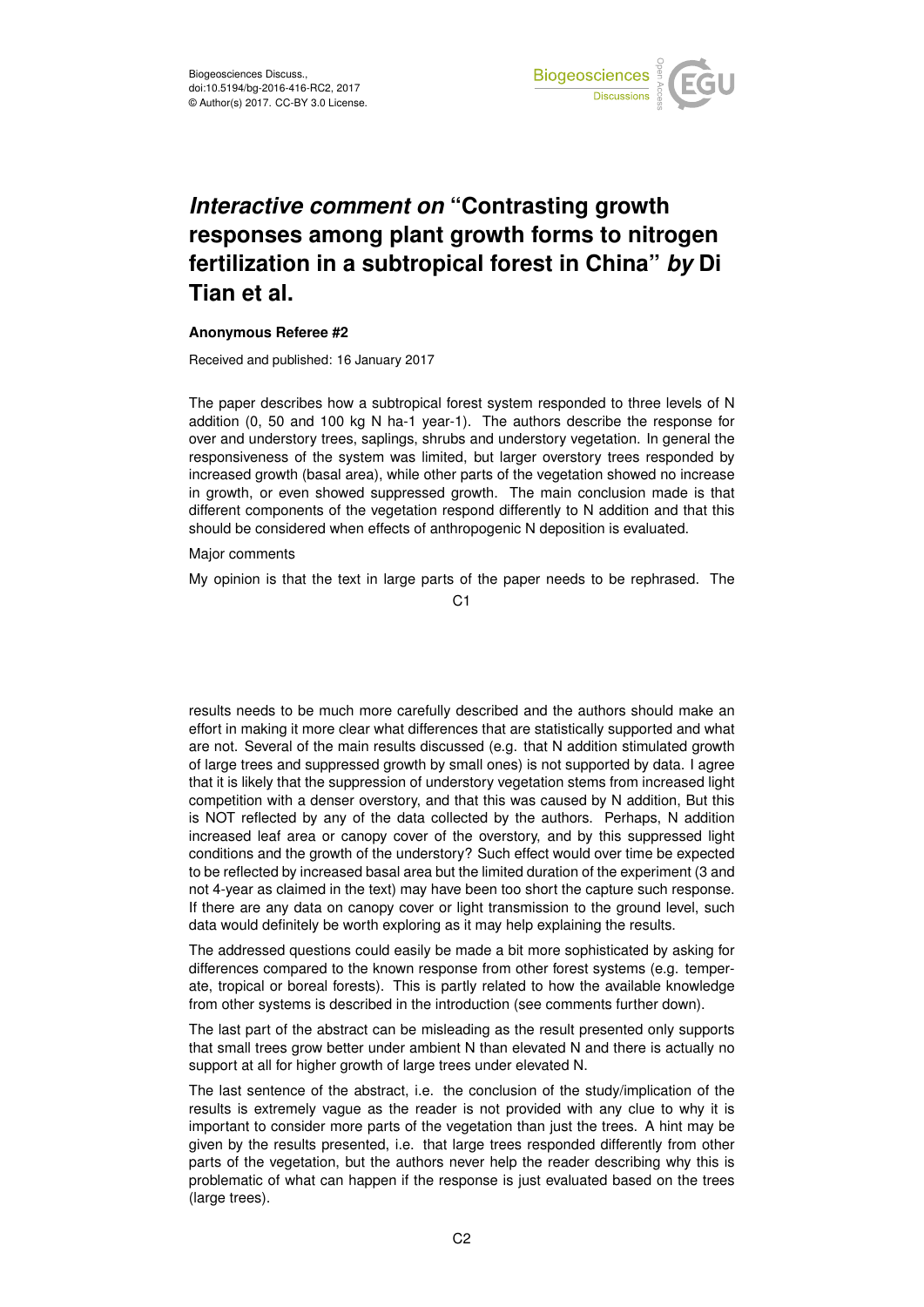I miss information on whether the growth in study system in general is N limited. In my opinion this is essential information when it comes to evaluating the response to the N addition. If not, or if the growth in the system is co-limited by other nutrients, a lack of N response should be interpreted a bit differently than if N is the solely or main limiting nutrient. I believe that this is important as the response to the N treatment in general was rather weak and most often non-significant. In fact the additional data presented on P addition (Fig. 6) might suggest that P is co-limiting nutrient.

L. 43-53. The authors seriously exaggerates the lack of knowledge, and I would go so far as saying that the content of this paragraph gives a false picture the available literature on N effects in forested systems. First, studies from boreal areas are not at all limited to tree response. In fact there has been much other work done, both on other plant groups and on other organisms than plants. For a quick overview see the summary paper by Bobbink et al 2010 (that is cited elsewhere in the ms). Second, the authors claim that the response of forest understory communities rarely have been studied, which is simply not true. Just a few examples are van Dobben et al. 1999 (For Ecol Manag 114, 83–95); Strengbom et al 2001 (Funct Ecol 15, 451–457); Gilliam 2006 (Journal of Ecology 94: 1176–1191), and there are many more.

L. 110-118. I can understand why you exclude trees that died, and understand why trees that had decreasing DBH were excluded (but not necessarily agree that they should be excluded, as you then only accept measuring errors in one direction but not the other), but how can you justify excluding trees that showed no change in DBH? I am very worried that by omitting trees that showed no change in DBH may have seriously have influenced the results of your study and risk exaggerating the positive response that the N addition may have had.

The authors should in general be much more careful when presenting non-significant differences. If these at all should be mentioned it should be absolutely clear to the reader that these are non-significant differences. Much of the discussion, and even parts of the major conclusions, deals with non-significant differences that are presented

 $C<sub>3</sub>$ 

as if they were statistically supported (e.g. L. 204-205, 210-212, 252-256).

Specific comments

L. 22-23. There was no response at all of the larger trees! Avoid bringing up differences that are far from significant in the abstract. This is not just wrong, it is misleading!

There is no description on how, when and why P was added in some plots.

L. 139-140. Do you have pre-treatment measures supporting that the vegetation was homogenous among plots at the initiation of the experiment? If so present these in a simple form. If not you should describe how the homogeneity was assessed.

Table 1. It is not clear what the data represents. Are the numbers presented grand mean across all treatments? If so this should be clearly stated in the text explaining the table.

L. 157-158. I do not understand the results described here "The basal area and RGR of trees at the community level showed no significant response to N fertilization (Fig. 1); however, the increase rates of basal area were likely hindered by N fertilization (Fig. 1c)"What does this mean? As far as I can see from the statistical results presented and the data presented in Fig 1 there is just simply a lack of N response. Very unclear what you mean when saying that growth was hindered by N addition?

L. 161-163. Be more careful when presenting non-significant differences. There might be a tendency towards more dead biomass under N addition but the difference is far from significant.

L. 164-165. The text here is wrong here. This result has nothing to do with the N treatment. The test and the fig just describes that basal area and RGR differed depending on size among individual trees of this species. This is very important as it seems like part of the conclusion is based on that there is a N effect here.

L. 168-173. The text here is in most parts misleading. The only effects that are sup-